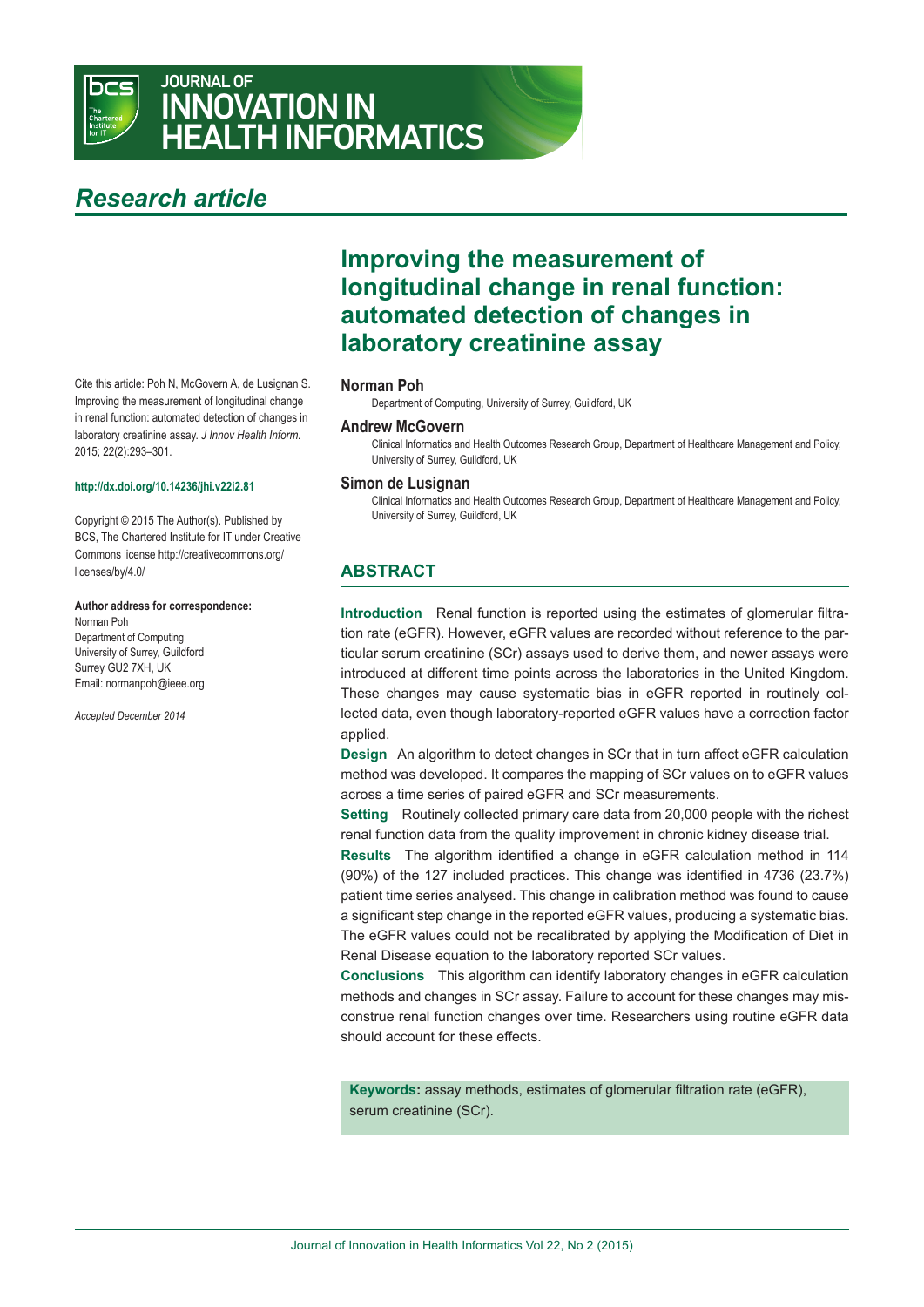## **INTRODUCTION**

Chronic kidney disease (CKD) is a significant public health problem and is becoming more common with the ageing population and increasing disease burden from diabetes.<sup>1,2</sup> There is a complex relationship between CKD, diabetes, and hypertension resulting in increased risk of mortality and cardiovascular disease in people with these commonly comorbid conditions.<sup>3</sup> Recent estimates of the prevalence of CKD in the United Kingdom are around 7.3%–8.5%.4,5 This is associated with substantial financial burden: in 2009–2010, the cost of CKD to the English National Health Service (NHS) was estimated at £1.44–£1.45 billion, approximately 1.3% of the total NHS spending during this period.<sup>6</sup> Over half of this was spent on renal replacement therapy for people with end-stage renal disease, which accounts for only 2% of the CKD population.6 Early identification, appropriate referral, and intervention in CKD are therefore critically important.

Estimation of renal function has been routine in clinical practice since the publication of the Cockcroft–Gault equation for estimating creatinine clearance in 1976.<sup>7</sup> Categorisation of CKD and clinical decisions are currently based on the estimated glomerular filtration rate (eGFR) $8,9$  although the Cockcroft–Gault equation is still widely used to calculate drug dosing.10,11 The eGFR can be calculated from serum creatinine (SCr) measurements using the Modification of Diet in Renal Disease (MDRD) equation first published in 1999<sup>12</sup> and later simplified in 2003.13 However, the MDRD equation underestimates GFR in people with mild renal impairment<sup>14,15</sup> and in some subgroups, such as kidney donors and people with diabetes.<sup>16,17</sup> More recently, the CKD Epidemiology Collaboration (CKD-EPI) equation was developed to tackle these limitations and has been demonstrated to have improved performance in mild renal impairment and across patient subgroups.18–21

Continuously changing methods for calculating renal function present a problem for both clinicians and researchers. Changing methods of eGFR calculation affect trends in renal function over a period of years. This problem is further compounded by differing creatinine assays between laboratories.22,23 The UK National External Quality Assessment Scheme (UKNEQAS) recommends that each clinical laboratory calculate eGFR using isotope dilution mass spectrometry (IDMS) creatinine assay, a standardisation program that was initiated in  $2007$ ,  $24.25$  with different laboratories achieving standardisation at different times (Figure 1). In clinical practice, laboratory-calculated eGFR values are reported without reference to the equations or creatinine assays that were used to derive them. Records will also contain eGFR results derived in practice possibly using one of the many online calculators.<sup>25</sup> In our experience, this practice was most common when primary care first became aware of CKD, but is now rare, with the automatic reporting of eGFR and creatinine.

Current clinical guidelines recommend early referral of patients with declining GFR to specialist services. While standardisation of current eGFR values has been achieved, there is a need for retrospective calibration both in the research and the clinical settings to allow accurate monitoring of renal function trends. If the CKD-EPI equation is widely adopted in primary care, this will be of renewed importance.<sup>26</sup> Here, we describe a method for identifying changes in eGFR calculation method (which includes correction factors for the creatinine assay used) in routinely collected data. Identification of these changes is the first step towards backward calibration of the entire eGFR time series for a given patient – that is, making all of the patient's eGFR measurements compatible. Without such a method, trends in renal function are misleading. Our algorithm identifies the date of change from one method eGFR calculation method to the next for each patient and primary care practice. While this has little immediate clinical importance or relevance, there are substantial implications for longitudinal research utilising these historical data.

### **METHOD**

The UK electronic patient record is currently coded using the read coding system.27 This enables coding of the eGFR equation used, although eGFR can be coded with no reference to the equation used. We investigated the range of codes available to record eGFR to explore if there was scope to improve the provenance of these data.

We devised an algorithm that is able to identify the changes in the calculation method of eGFR for any time series of eGFR and SCr measurements for a given patient. This



**Figure 1. Changes in reporting of SCr and eGFR data over time**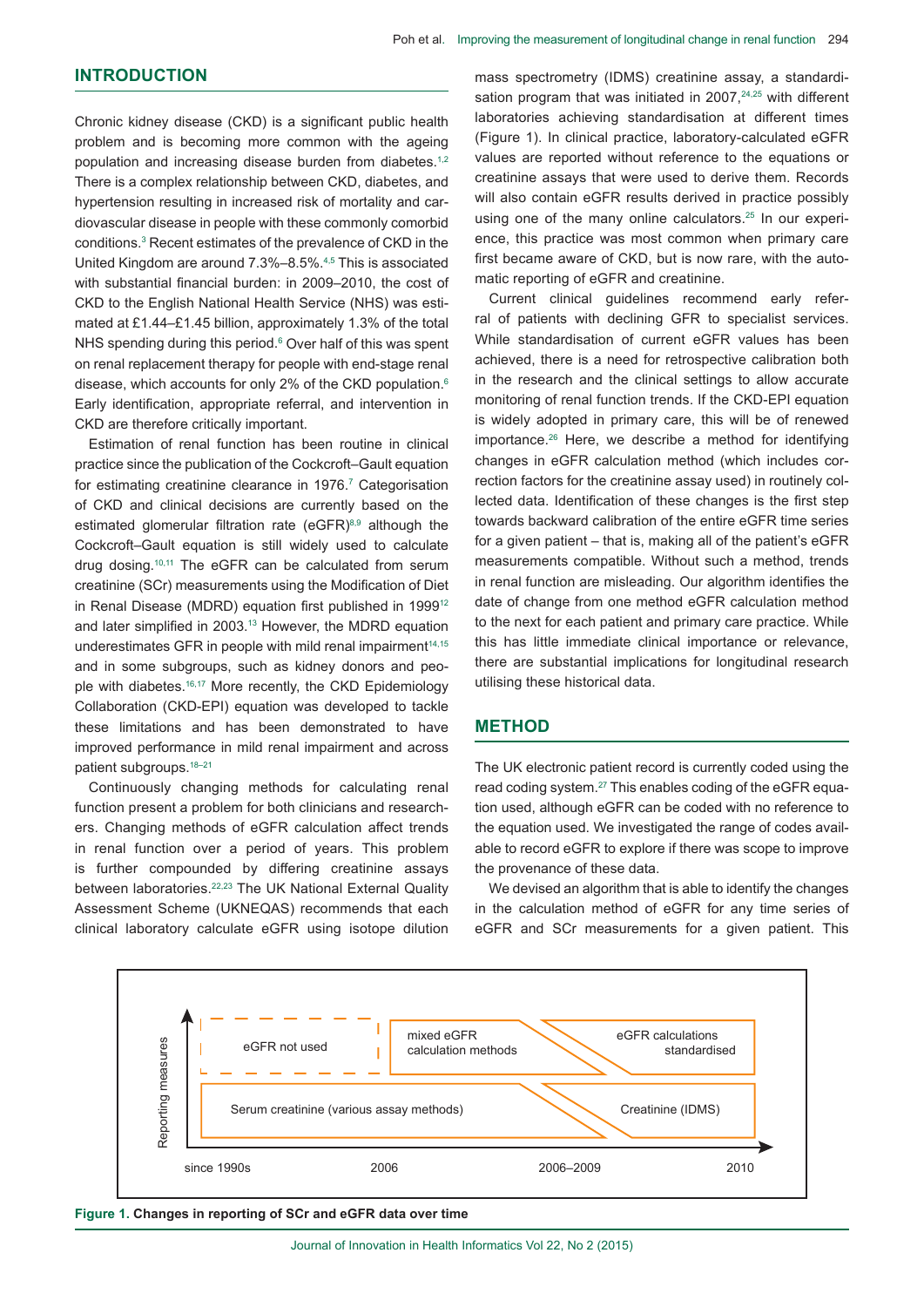

Figure 2. The relationship between different variables.  $q_{\text{self}}$  refers to the self-calculated eGFR using the MDRD;  $q_{\text{lab}}$ , the laboratory-calculated eGFR; c, SCr and *M*, different mapping functions. Both the  $M_{\text{MDRD}}$  and  $M_{\text{lab}}$  also use ethnicity, age, and **gender of the patient (not shown here)**

method requires a time series of paired eGFR and SCr values for each patient, i.e. SCr and eGFR values are recorded simultaneously. We shall call this paired time series the renal function time series of the patient.

#### **The eGFR method change finding algorithm**

Each laboratory uses a function ( $M<sub>lab</sub>$ ) to convert SCr measurements (*c*) into eGFR values ( $g_{lab}$ ). Thus

$$
g_{\text{lab}} = M_{\text{lab}} \ (c, \ C \ F) \tag{1}
$$

where CF represents the patient-specific adjustment based on patient characteristics (age, gender and ethnicity). To identify the changes in Mlab, we defined a self-calculated eGFR (gself) generated using the MDRD equation (MMDRD) and using patient characteristics (CF) taken from the patient record

$$
g_{\text{self}} = M_{\text{MDRD}} (c, CF). \tag{2}
$$

We then defined a mapping function ( $M_u$ ) that maps the selfcalculated eGFR onto the laboratory-calculated eGFR (Figure 2). The laboratory-calculated eGFR can, therefore, also be written as

$$
g_{\text{lab}} = M_u(g_{\text{self}}) \tag{3}
$$

The mapping function  $M_{\mu}$  will vary from the laboratory eGFR calculation function,  $M_{lab}$ . It is therefore possible to determine the number of laboratory  $M_{lab}$  functions by determining how many  $M<sub>u</sub>$  functions are required to map the entire renal function time series. We identified that *Mu* is a linear function in the logarithmic domain of its argument,  $q_{lab}$  and  $q_{self}$ . Let us define the mapping function from  $log(g_{lab})$  to  $log(g_{self})$  be  $M_u$ . This function must be linear<sup>1</sup>, taking the form of

$$
M_{u}^{\prime}(\log(g_{\text{lab}})) = W_{1} \log(g_{\text{self}}) + W_{0}
$$
 (4)

where the parameters w1 and w0 can be found by the method of least square regression in the case of a single assay method and a mixture of regression**28** in the case of multiple assay methods. By a mixture of regression, we mean that several regression lines are fitted to the data simultaneously. Thus, if an eGFR series is composed of two different assay methods, two regression lines are needed to fit the data. The laboratory-calculated eGFR can therefore be obtained by

$$
g_{\text{lab}} = M_u (g_{\text{self}}) = \exp(w_1 \log (g_{\text{self}}) + w_0) \quad (5)
$$

Performing this mapping from  $g_{\text{self}}$  onto  $g_{\text{lab}}$  for a series of two or more measurements enables  $w_1$  and  $w_0$  to be calculated.

#### **SUBJECTS AND SETTING**

We generated and tested the algorithm using anonymised patient records collected from 127 primary care practices across England; a total of nearly a million patient records  $(n = 951,764)$ . These data were obtained for the quality intervention in chronic kidney disease (QICKD) trial (clinical trials registration: ISRCTN56023731).<sup>4</sup> These primary care samples comprise a nationally representative sample of urban, suburban and rural practices in localities within London, Surrey, Sussex, Leicester, Birmingham and Cambridge. The complete protocol used for sampling and data collection from these practices for the QICKD trial has been previously described. <sup>29</sup> In brief, routine clinical records were collected between June 2008 and December 2010. All practices had the final data collection in December 2010. All patients registered with the included practices at the time of the first sampling period (June 2008) were included in the data sample. Complete historical records were obtained for all these patients for a number of clinical variables, including that data relating to renal function. All data were anonymised at the point of data extraction. Data from each practice were labelled with an anonymised practice ID number.

The proof is omitted, but can be easily deduced from MDRD equations in the log domain.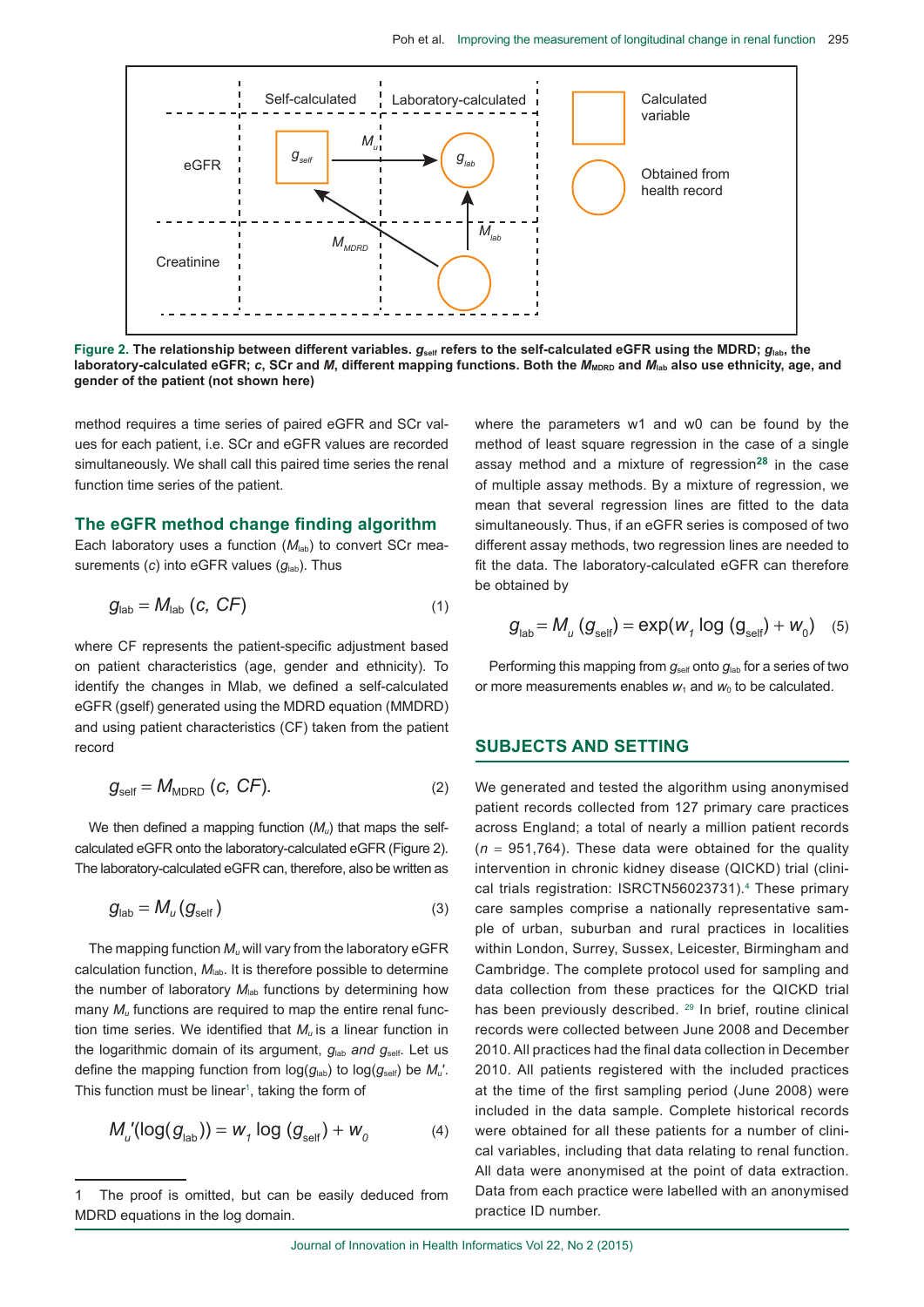To analyse the usage of eGFR codes we counted the total number of eGFR codes used in the primary care records of all 951,764 people included in the QICKD database.

To test our eGFR calculation change finding algorithm, we selected 20,000 patients with the most complete renal function time series in terms of the number of paired laboratory eGFR and SCr.

From the initial patient set, we excluded laboratoryreported values of eGFR readings exactly equal to 60 or 90 ml/min because these values correspond to the capped thresholds chosen by certain laboratories. For example a laboratory using the 90 mL/min cap would report an eGFR of 93 ml/min as >90 ml/min; however, the '>' sign can be lost in how the primary care computer system processes these data.

We used an anonymised practice identification number to group patients by practice. As all practices sent laboratory samples to a single laboratory, this change will affect all eGFR measurements reported by that practice, other than patients who move practice and have electronic transfer of their records. The latest identified value of the first calculation method and the earliest identified value of the second method in each practice were used to define the interval in which the change in method occurred. This is shown in Figure 3.

### **Ethical considerations**

No patient identifiable data was used in the analysis presented here. All the data were anonymised at the point of data extraction. The QICKD trial was approved by the Oxford Research Ethics Committee (Committee C). This ethics approval included authorisation for secondary analysis of the QICKD data set.

## **RESULTS**

A total of 1,309,337 unique eGFR measurements were identified in the QICKD database. The majority (98.7%) of eGFR values were recorded using an equation specific code (Table 1). No codes were identified in the read code system that enable recording of creatinine assay method.

The 951,764 patient records obtained from the QICKD trial database were available for analysis. For this study, we used the top 20,000 patients who have the renal function time series with the highest number of paired eGFR and SCr values. These 20,000 people included had a median age of 74 (interquartile range; IQR 64–81). 10,931 (54.7%) people were female. The median number of SCr measurements per person was 22 (IQR 19–28) and the median number of eGFR estimates 16 (IQR 13–20). 13,563 (67.8%) people had five or more SCr and laboratory-calculated eGFR values recorded simultaneously.

4736 (23.7%) people had two distinct detectable methods of calculation of eGFR from SCr. These methods always occurred sequentially with laboratories converting from one method to the other. We did not identify any patients with more than two methods of calculating eGFR.

By grouping patients by their anonymised practice ID, we identified the range of dates between which the change in eGFR calculation method occurred for each practice



**Figure 3. The date on which a laboratory might have changed its reporting assay method is taken as an interval defined by the latest value of the first time series and the earliest value of the second time series**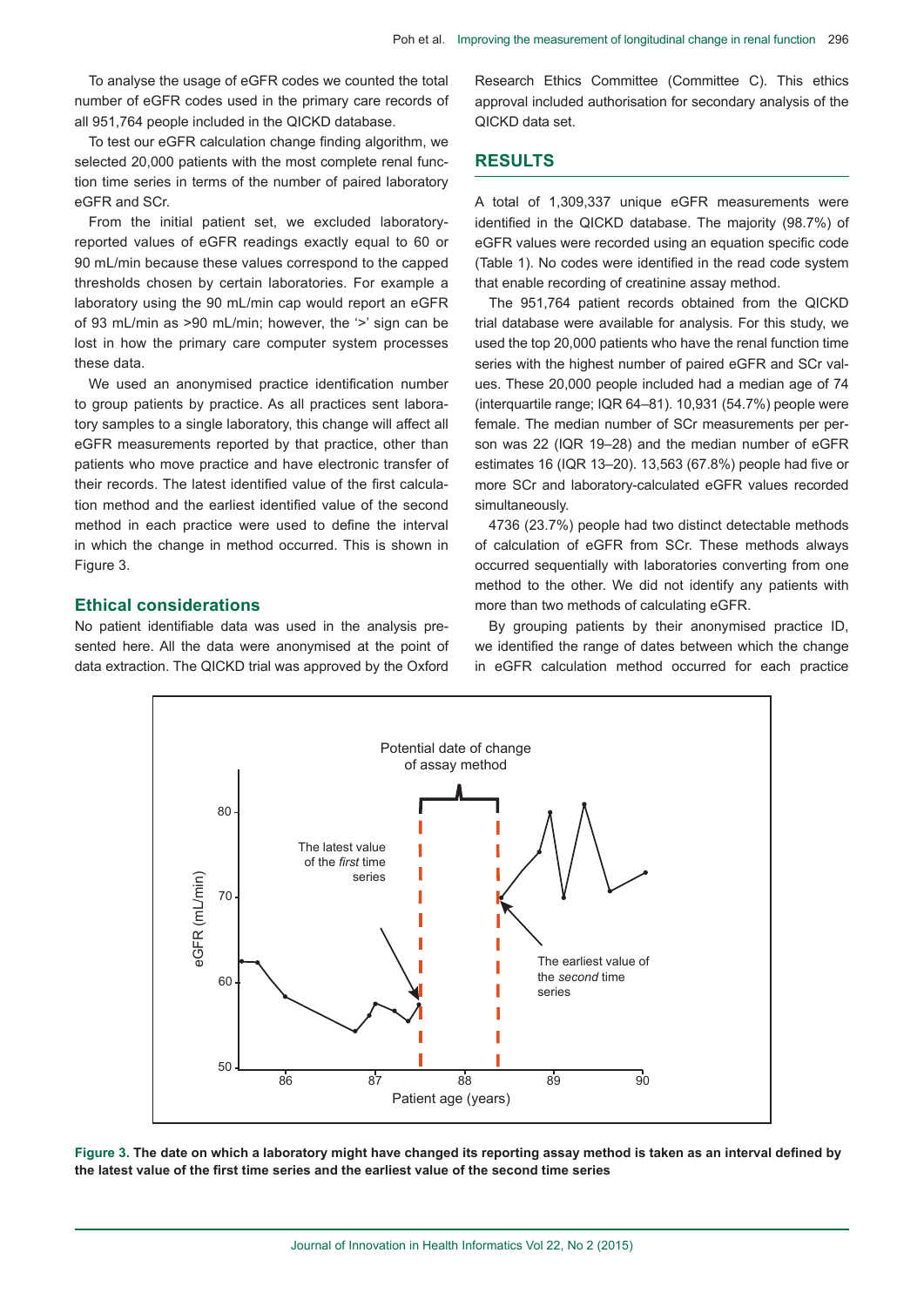| Table 1. The 5 byte, version 2, read codes used for recording eGFR in the primary care records of 951,764 |
|-----------------------------------------------------------------------------------------------------------|
| people. The CKD-EPI read code was not available at the time these data were recorded                      |

| Read code | Code rubric                                                                                                                | Number recorded (%) |
|-----------|----------------------------------------------------------------------------------------------------------------------------|---------------------|
| 451F      | Glomerular filtration rate.                                                                                                | 16,317 (1.2)        |
| 451E      | Glomerular filtration rate calculated by abbreviated MDRD study<br>group calculation.                                      | 1,292,572 (98.7)    |
| 451G      | Glomerular filtration rate calculated by abbreviated MDRD study<br>group calculation adjusted for African American origin. | 448 (0.04)          |
| 451K      | Estimated glomerular filtration rate using CKD-EPI formula.                                                                | 0(0.0)              |



**Figure 4. The estimated dates of eGFR calculation method change for practices where a change was detected in one or more patients within the practice. The range of uncertainty is shown for each practice using a horizontal line**

(Figure 3). We identified a change in method in 114 (90%) of 127 included practices.

The eGFR time series from patients who had stable renal function both before and after the change in laboratory eGFR calculation method demonstrate a substantial step change at the time of the change in method (Figure 4). Using the MDRD to calculate eGFR from the reported SCr measurements similarly demonstrates a discontinuity (Figure 5). Almost all of the step changes were an improvement in renal function. All of these changes occurred exactly at the time of change in eGFR calculation method. Both of these factors make this observation highly unlikely to be due to an actual physiological change in these patients.

## **DISCUSSION**

### **Principal findings**

Our algorithm is able to detect changes in eGFR calculation method from a time series of eGFR and SCr measurements for any given patient. This change was detected in 23.7% of the people with the highest number of recorded renal function measurements. From these patient records, we identified a change in eGFR calculation method in 63% of the included practices occurred between January 2006 and December 2010. There were no practices with more than two eGFR calculation methods identified.

Changes in eGFR calculation method create a substantial spurious step change in patient's renal function at the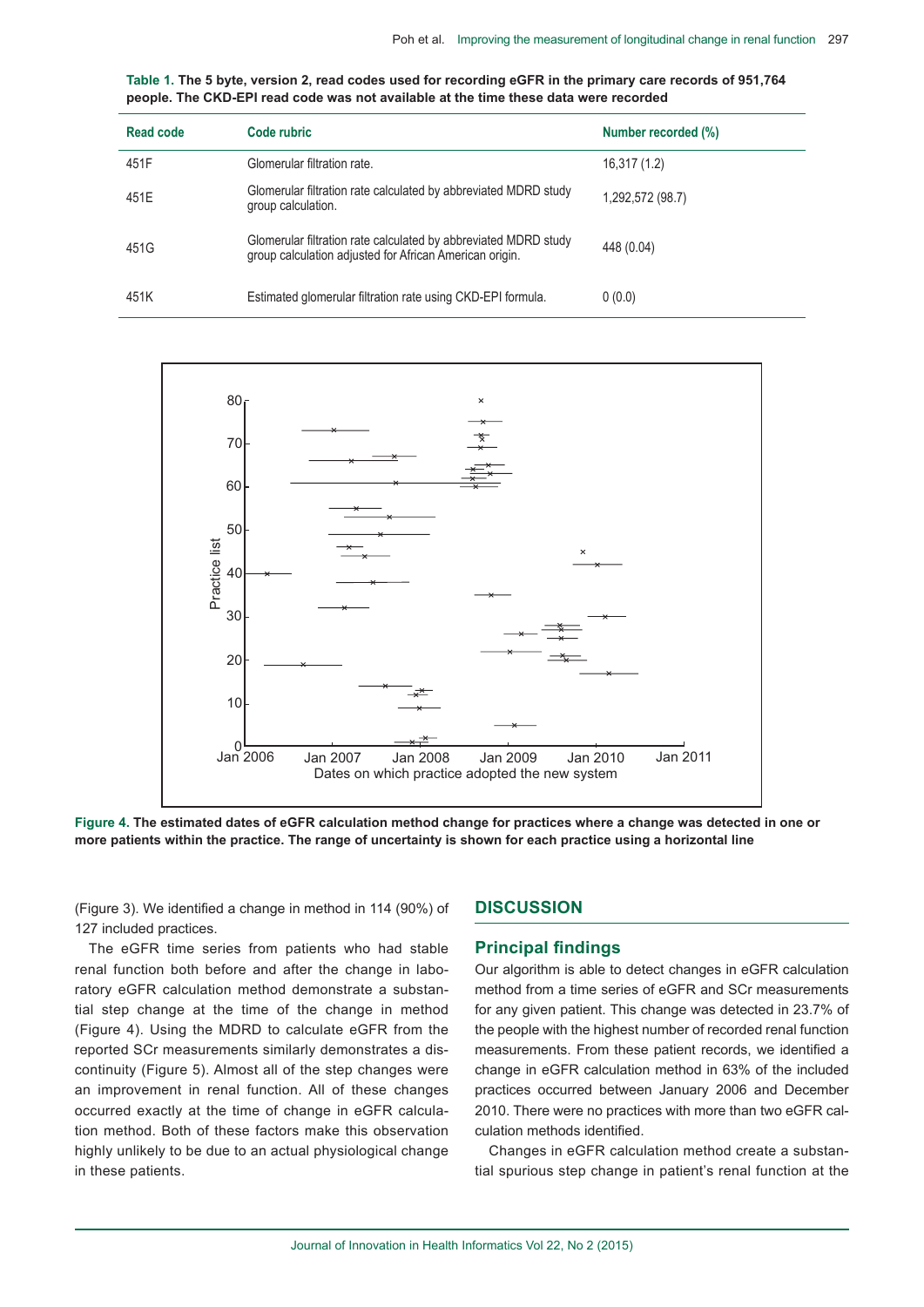

**Figure 5. Two examples of selected patients with stable renal function. The change in eGFR calculation method (vertical line) can be seen to coincide with a step discontinuity in eGFR values**

time of change in method. However, recalculating eGFR from SCr measurements does not remove this spurious step change. This suggests that the change in eGFR calculation method is also associated with a change in creatinine assay. This is consistent with laboratories responding to the UKNEQAS recommendations to standardise to use the IDMS creatinine assay. 25

The type of equation used to calculate eGFR was generally well documented in the literature but there is currently no way of recording the creatinine assay method using the Read code system.

### **Implications of the findings**

Both clinical decisions, such as when to refer to specialist services, 8,9 are often based on renal function trends. Furthermore, there is an increasing amount of research utilising the routinely collected data. We have demonstrated that just under a quarter of renal function time series are subject to spurious step changes in renal function as a result of changes in laboratory eGFR calculation methods and creatinine assay changes. If these artefactual changes in renal function are not considered in research or clinical decisions utilising longitudinal data of this type there is substantial potential for systematic error.

If the information on the type of equation and creatinine assay was required by the eGFR coding structure, these artefactual changes would be easy to identify and correct. However, although the current primary care coding system in the United Kingdom (Read codes) does allow this information to be recorded, this is rarely used. Future recording of eGFR should make use of such features to maximise the clinical and research utility of eGFR measurement and prevent spurious data from impacting on patient care.

Alternative coding schemes also have similar problems. For example, the Logical Observation Identifiers Names and Codes system for coding laboratory information, encodes results utilising a multi-dimensional approach with six major axes to define the clinical test.<sup>30</sup> However the most commonly used creatinine codes (2160-0 and 38483-4) do not indicate which creatinine assay was used.<sup>31,32</sup>

While we have focused primarily on the UK data here, the global use of an inhomogeneous mixture of creatinine assays prior to standardisation<sup>33</sup> leads us to suggest that the spurious step changes identified here are globally ubiquitous in historic data.

#### **Comparison with the literature**

To the best of our knowledge, there have been no previous attempts to detect the time series artefacts we report using large-scale population data. The high level of background noise in eGFR measurements<sup>34</sup> mean that these artefacts are not easily identified when observing the data using standard methods.

The importance of coding the context of blood glucose measurements has been previously noted although this call to improve standards has gone unheeded.<sup>35</sup> Recording the context of eGFR measurements presents a similar problem. To effectively tackle this issue may require a change in the coding structure of existing coding systems.

## **Limitations of the method**

The algorithm requires a minimum of two paired eGFR and SCr measurements before a change in eGFR calculation method and two after to correctly identify the change. This limits the population to which the method can be applied. However, in the data set in which additional information is known, such as the hospital or primary care centre where the test was performed, data from a few patients with a complete renal function time series can be used to predict eGFR calculation method changes in the rest of the population.

In addition, this method cannot be applied to people with normal renal function as their exact eGFR values are not reported (reported as either >60 or >90 ml/min). In practices, where a change in eGFR calculation method has been detected this change can be assumed to affect all members of that practice and could be used to calculate and calibrate these capped values retrospectively. Furthermore, the exact value of eGFR for this population is of less importance given the poor reliability of eGFR in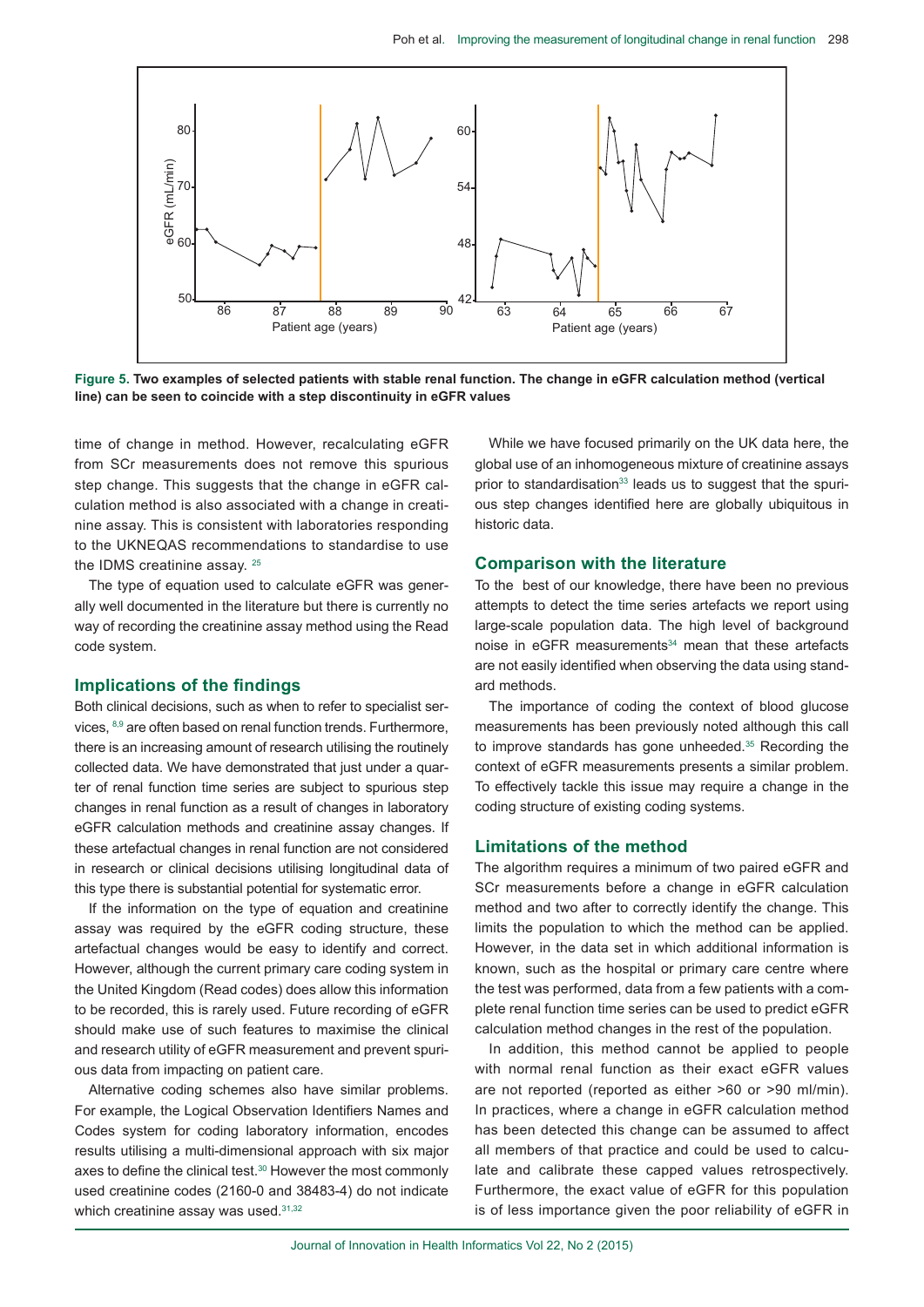

**Figure 6. Attempted back-calibration by applying the MDRD to the laboratory-reported creatinine values. Recalibration reduces (green) the apparent step discontinuity in these patients compared with the laboratory-reported eGFR values (black) but a considerable discrepancy is still evident. The patient data shown are the same as in Figure 5**

people with good renal function. Nevertheless, it is still of interest to understand the trends in eGFR over time for these patients in order to detect early stages of CKD progression.

The data used here are now over four years old, limiting the clinical utility of this method. However, this method is still important for research using longitudinal data. In addition, as laboratories change from using the MDRD equation to the CKD-EPI equation there will be another period of laboratory eGFR calculation changes. Detection and elimination of the artefacts generated by this new change will be important both clinically and for future epidemiological research with a focus on renal function.

### **Call for further research**

Our method is the first step to generating a back-calibration algorithm that can correct for different eGFR calculation methods used by different laboratories (Figure 6). Although direct application of the MDRD equation (or other equations) to recorded SCr measurements does not correct the measurements (primary due to changes in creatinine assays used) this does not preclude the possibility of successfully calibrating these data.

## **CONCLUSIONS**

This algorithm can identify laboratory changes in eGFR calculation methods. Failure to identify these changes in method may cause misclassification of CKD and misconstrue renal function changes over time. While there is scope to improve clinical coding this can only be prospective, and flagging the limitations of data at the time is important for future researchers if they are to derive most meaning from these data. Researchers using longitudinal routinely collected renal function data should account for these effects.

## **REFERENCES**

- **1.** Marengoni A, Angleman S, Melis R, Mangialasche F, Karp A, Garmen A et al. Aging with multimorbidity: a systematic review of the literature. *Ageing Research Reviews* 2011;10(4):430–9. http://dx.doi.org/10.1016/j.arr.2011.03.003. PMid:21402176.
- **2.** Reutens AT. Epidemiology of diabetic kidney disease. *Medical Clinics of North America* 2013;97(1):1–18. Epub 2013/01/08. http://dx.doi.org/10.1016/j.mcna.2012.10.001. PMid:23290726.
- **3.** McGovern AP, Rusholme B, Jones S, van Vlymen JN, Liyanage H, Gallagher H et al. Association of chronic kidney disease (CKD) and failure to monitor renal function with adverse outcomes in people with diabetes: a primary care cohort study. *BMC Nephrology* 2013;14:198. Epub 2013/09/21. http:// dx.doi.org/10.1186/1471-2369-14-198. PMid:24047312 PMCid:PMC4015483.
- **4.** de Lusignan S, Gallagher H, Jones S, Chan T, van Vlymen J, Tahir A et al. Audit-based education lowers systolic blood

pressure in chronic kidney disease: the quality improvement in CKD (QICKD) trial results. *Kidney International* 2013;84(3): 609–20. Epub 2013/03/29. http://dx.doi.org/10.1038/ki.2013.96. PMid:23536132 PMCid:PMC3778715.

- **5.** Stevens PE, O'Donoghue DJ, de Lusignan S, Van Vlymen J, Klebe B, Middleton R et al. Chronic kidney disease management in the United Kingdom: NEOERICA project results. *Kidney International* 2007;72(1):92–9. http://dx.doi.org/10.1038/ sj.ki.5002273. PMid:17440495.
- **6.** Kerr M, Bray B, Medcalf J, O'Donoghue DJ and Matthews B. Estimating the financial cost of chronic kidney disease to the NHS in England. *Nephrology Dialysis Transplantation* 2012;27 Suppl 3:iii73–80. Epub 2012/07/21. http://dx.doi.org/10.1093/ ndt/gfs269. PMid:22815543 PMCid:PMC3484716.
- **7.** Cockcroft DW and Gault MH. Prediction of creatinine clearance from serum creatinine. *Nephron* 1976;16(1):31–41. Epub 1976/01/01. http://dx.doi.org/10.1159/000180580.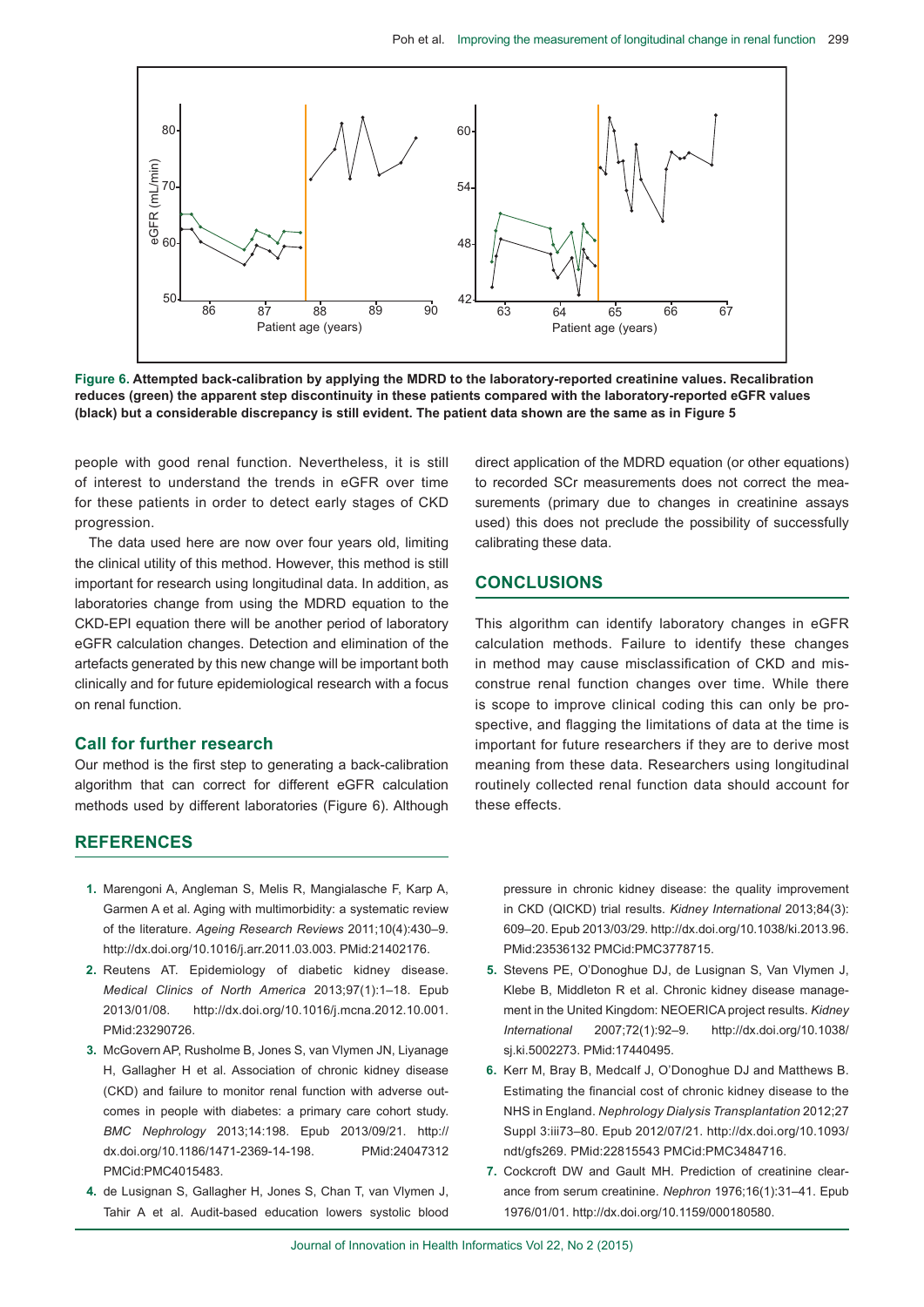- **8.** National Institute for Health and Clinical Excellence. Early identification and management of chronic kidney disease in adults in primary and secondary care: Clinical Guideline 732008. URL: http://www.nice.org.uk/cg73.
- **9.** National Kidney Foundation. K/DOQI clinical practice guidelines for chronic kidney disease: evaluation, classification, and stratification. *American Journal of Kidney Diseases* 2002;39(2 Suppl 1):S1–266. Epub 2002/03/21. PMid:11904577.
- **10.** Wargo KA and English TM. Evaluation of the chronic kidney disease epidemiology collaboration equation for dosing antimicrobials. *Annals of Pharmacotherapy* 2010;44(3):439–46. Epub 2010/02/19. http://dx.doi.org/10.1345/aph.1M602. PMid:20164470.
- **11.** Jones GR. Estimating renal function for drug dosing decisions. *The Clinical Biochemist Reviews* 2011;32(2):81–8. Epub 2011/05/26. PMid:21611081 PMCid:PMC3100285.
- **12.** Levey AS, Bosch JP, Lewis JB, Greene T, Rogers N and Roth D. A more accurate method to estimate glomerular filtration rate from serum creatinine: a new prediction equation. Modification of Diet in Renal Disease Study Group. *Annals of Internal Medicine* 1999;130(6):461–70. Epub 1999/03/13. http://dx.doi.org/10.7326/0003-4819-130-6-199903160-00002. PMid:10075613.
- **13.** LeveyAS, Coresh J, Balk E, KauszAT, LevinA, Steffes MW et al. National Kidney Foundation practice guidelines for chronic kidney disease: evaluation, classification, and stratification. *Annals of Internal Medicine* 2003;139(2):137–47. Epub 2003/07/16. http://dx.doi.org/10.7326/0003-4819-139-2-200307150-00013. PMid:12859163.
- **14.** Coresh J and Stevens LA. Kidney function estimating equations: where do we stand? *Current Opinion in Nephrology and Hypertension* 2006;15(3):276–84. Epub 2006/04/13. http://dx.doi.org/10.1097/01.mnh.0000222695.84464.61. PMid:16609295.
- **15.** Rule AD, Larson TS, Bergstralh EJ, Slezak JM, Jacobsen SJ and Cosio FG. Using serum creatinine to estimate glomerular filtration rate: accuracy in good health and in chronic kidney disease. *Annals of Internal Medicine* 2004;141(12):929–37. Epub 2004/12/22. http://dx.doi.org/10.7326/0003-4819-141-12- 200412210-00009. PMid:15611490.
- **16.** Ibrahim H, Mondress M, Tello A, Fan Y, Koopmeiners J and Thomas W. An alternative formula to the Cockcroft–Gault and the modification of diet in renal diseases formulas in predicting GFR in individuals with type 1 diabetes. Journal of *American Society of Nephrology* 2005;16(4):1051–60. Epub 2005/02/18. http://dx.doi.org/10.1681/ASN.2004080692. PMid:15716336.
- **17.** Poggio ED, Wang X, Greene T, Van Lente F and Hall PM. Performance of the modification of diet in renal disease and Cockcroft–Gault equations in the estimation of GFR in health and in chronic kidney disease. *Journal of American Society of Nephrology*. 2005;16(2):459–66. Epub 2004/12/24. http:// dx.doi.org/10.1681/ASN.2004060447. PMid:15615823.
- **18.** Levey AS, Stevens LA, Schmid CH, Zhang YL, Castro AF, 3rd, Feldman HI et al. A new equation to estimate glomerular filtration rate. *Annals of Internal Medicine* 2009;150(9):604–12. Epub 2009/05/06. http://dx.doi.

org/10.7326/0003-4819-150-9-200905050-00006. PMid:19414839 PMCid:PMC2763564.

- **19.** Stevens LA, Schmid CH, Greene T, Zhang YL, Beck GJ, Froissart M et al. Comparative performance of the CKD Epidemiology Collaboration (CKD-EPI) and the Modification of Diet in Renal Disease (MDRD) Study equations for estimating GFR levels above 60 mL/min/1.73 m2. *American Journal of Kidney Diseases* 2010;56(3):486–95. Epub 2010/06/19. http://dx.doi.org/10.1053/j.ajkd.2010.03.026. PMid:20557989 PMCid:PMC2926290.
- **20.** Stevens LA, Schmid CH, Zhang YL, Coresh J, Manzi J, Landis R et al. Development and validation of GFR-estimating equations using diabetes, transplant and weight. *Nephrology Dialysis Transplantation* 2010;25(2):449–57. Epub 2009/10/02. http://dx.doi.org/10.1093/ndt/gfp510. PMid:19793928 PMCid:PMC2910328.
- **21.** Kilbride HS, Stevens PE, Eaglestone G, Knight S, Carter JL, Delaney MP et al. Accuracy of the MDRD (Modification of Diet in Renal Disease) study and CKD-EPI (CKD Epidemiology Collaboration) equations for estimation of GFR in the elderly. *American Journal of Kidney Diseases* 2013;61(1):57–66. Epub 2012/08/15. http://dx.doi.org/10.1053/j.ajkd.2012.06.016. PMid:22889713.
- **22.** Van Biesen W, Vanholder R, Veys N, Verbeke F, Delanghe J, De Bacquer D et al. The importance of standardization of creatinine in the implementation of guidelines and recommendations for CKD: implications for CKD management programmes. *Nephrology Dialysis Transplantation* 2006;21(1):77–83. Epub 2005/10/14. http://dx.doi.org/10.1093/ndt/gfi185. PMid:16221704.
- **23.** Vervoort G, Klein Gunnewiek JM, Willems HL and Wetzels JF. Effect of creatinine assay standardization on the performance of Cockcroft–Gault and MDRD formula in predicting GFR. *Nephrology Dialysis Transplantation* 2006;21(10):2998–9. Epub 2006/06/01. http://dx.doi.org/10.1093/ndt/gfl276. PMid:16735385.
- **24.** Poh N, Rattani A and Roli F. Critical analysis of adaptive biometric systems. *Biometrics* 2012;1(4):179–87. http://dx.doi. org/10.1049/iet-bmt.2012.0019.
- **25.** de Lusignan S, Gallagher H, Stevens P, Harris K and O'Donoghue D. Chronic kidney disease frequently asked questions, 2010. URL: http://www.britishrenal.org/getattachment/ CKD-Forum/Clinical-Managment/CKD-FAQs-(DH-Jan-2010). pdf.
- **26.** Carter JL, Stevens PE, Irving JE and Lamb EJ. Estimating glomerular filtration rate: comparison of the CKD-EPI and MDRD equations in a large UK cohort with particular emphasis on the effect of age. *QJM : Monthly Journal of the Association of Physicians* 2011;104(10):839–47. Epub 2011/06/10. http:// dx.doi.org/10.1093/qjmed/hcr077. PMid:21652537
- **27.** de Lusignan S. Codes, classifications, terminologies and nomenclatures: definition, development and application in practice. *Informatics in Primary Care* 2005;13(1):65–70. Epub 2005/06/14. PMid:15949178.
- **28.** Friedberg M, Hussey P and Schneider E. Primary care: a critical review of the evidence on quality and costs of health care.